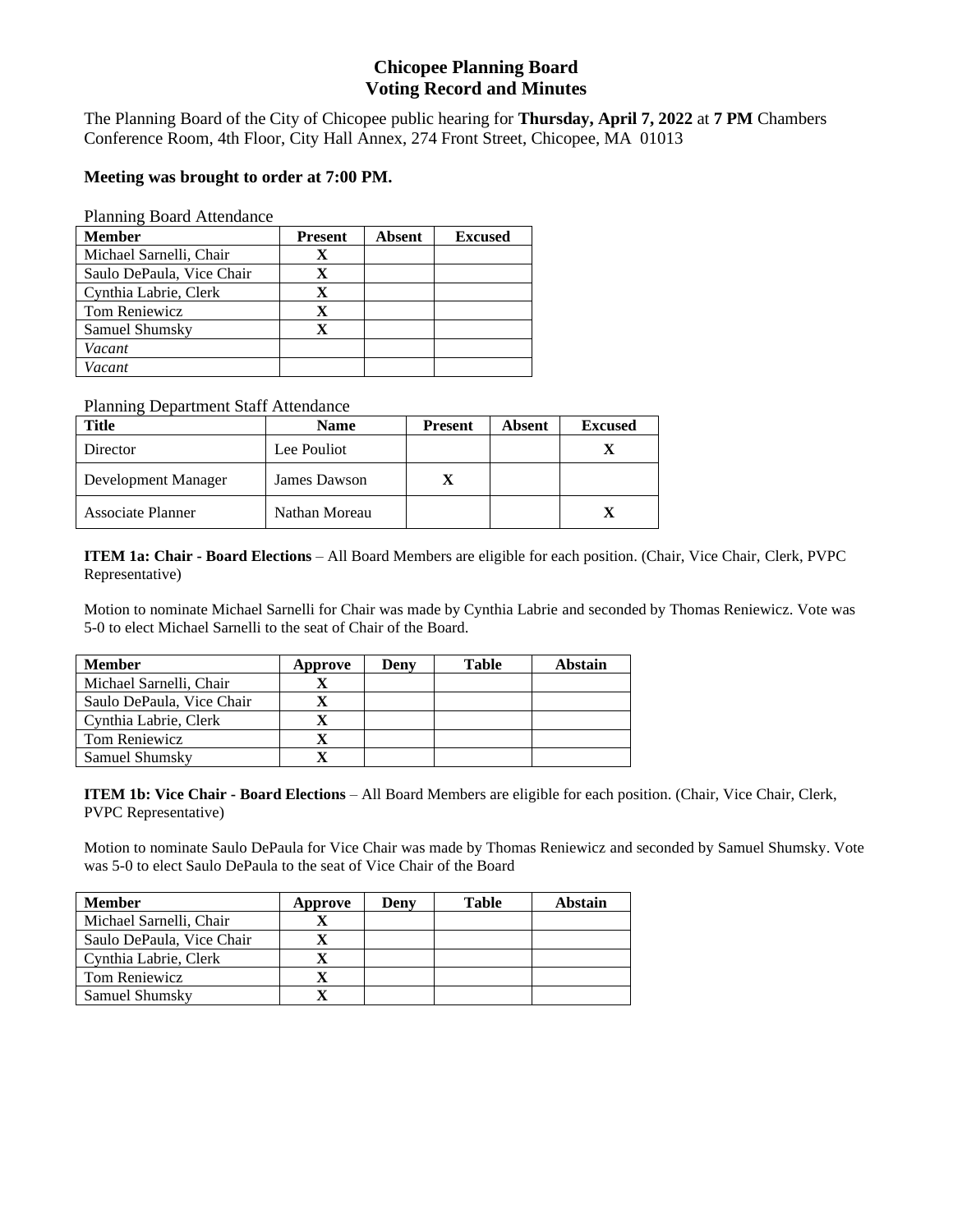**ITEM 1c: Clerk - Board Elections** – All Board Members are eligible for each position.

Motion to nominate Cynthia Labrie for Clerk was made by Thomas Reniewicz and seconded by Saulo DePaula. Vote was 5- 0 to elect Cynthia Labrie for the seat of Clerk of the Board.

| <b>Member</b>             | Approve | Denv | <b>Table</b> | <b>Abstain</b> |
|---------------------------|---------|------|--------------|----------------|
| Michael Sarnelli, Chair   |         |      |              |                |
| Saulo DePaula, Vice Chair |         |      |              |                |
| Cynthia Labrie, Clerk     |         |      |              |                |
| Tom Reniewicz             |         |      |              |                |
| Samuel Shumsky            |         |      |              |                |

**ITEM 1d: PVPC Representative - Board Elections** – All Board Members are eligible for each position.

Motion to nominate Samuel Shumsky for PVPC Representative was made by Saulo DePaula and seconded by Thomas Reniewicz. Vote was 5-0 to elect Samuel Shumsky for the Board representative to PVPC.

| <b>Member</b>             | Approve | Deny | Table | Abstain |
|---------------------------|---------|------|-------|---------|
| Michael Sarnelli, Chair   |         |      |       |         |
| Saulo DePaula, Vice Chair |         |      |       |         |
| Cynthia Labrie, Clerk     |         |      |       |         |
| Tom Reniewicz             |         |      |       |         |
| Samuel Shumsky            |         |      |       |         |

**ITEM 2: Preliminary Site Plan (Tabled from March 3, 2022)** for the construction of a self-storage facility to be located on Shawinigan Dr. (Assessor Map 187, Parcel 1B). Applicant: JLL Real Estate, LLC., 5 Wandering Meadows Lane, Wilbraham, MA

01095

**Notes:** The Applicant sent the Board a letter requesting to withdraw their plans and application. The Board voted to accept the withdrawal.

Motion to accept the Applicant's withdrawal was made by Cynthia Labrie and seconded by Samuel Shumsky. Vote was 5-0 to accept the Applicant's request to withdraw.

| <b>Member</b>             | Approve | Deny | <b>Table</b> | Abstain |
|---------------------------|---------|------|--------------|---------|
| Michael Sarnelli, Chair   |         |      |              |         |
| Saulo DePaula, Vice Chair |         |      |              |         |
| Cynthia Labrie            |         |      |              |         |
| Tom Reniewicz             |         |      |              |         |
| Samuel Shumsky            |         |      |              |         |

**ITEM 3: Liquor License –** New Annual All Alcohol on Premise License for the Windsor Lounge. Location: 101 Main St. Chicopee, MA. Applicant: 2 Chix LLC, D/B/A The Windsor Lounge, c/o Melissa Hojnowski, 26 Linden St., Holyoke, MA 01040

**Notes:** Neither the Applicant nor a representative was in attendance to present the petition. Staff noted there was no requests for Zoom credentials for anyone to attend via Zoom. Staff noted it is typical for the Board to table a petition if there are no attendees to present the petition. The Board voted to table the petition to their next meeting (May 5, 2022).

Motion to table the Liquor License to May 5, 2022 was made by Thomas Reniewicz and seconded by Saulo DePaula. Vote was 5-0 to table to May 5, 2022.

| <b>Member</b>             | Approve | Denv | <b>Table</b> | Abstain |
|---------------------------|---------|------|--------------|---------|
| Michael Sarnelli, Chair   |         |      |              |         |
| Saulo DePaula, Vice Chair |         |      |              |         |
| Cynthia Labrie            |         |      |              |         |
| Tom Reniewicz             |         |      |              |         |
| Samuel Shumsky            |         |      |              |         |